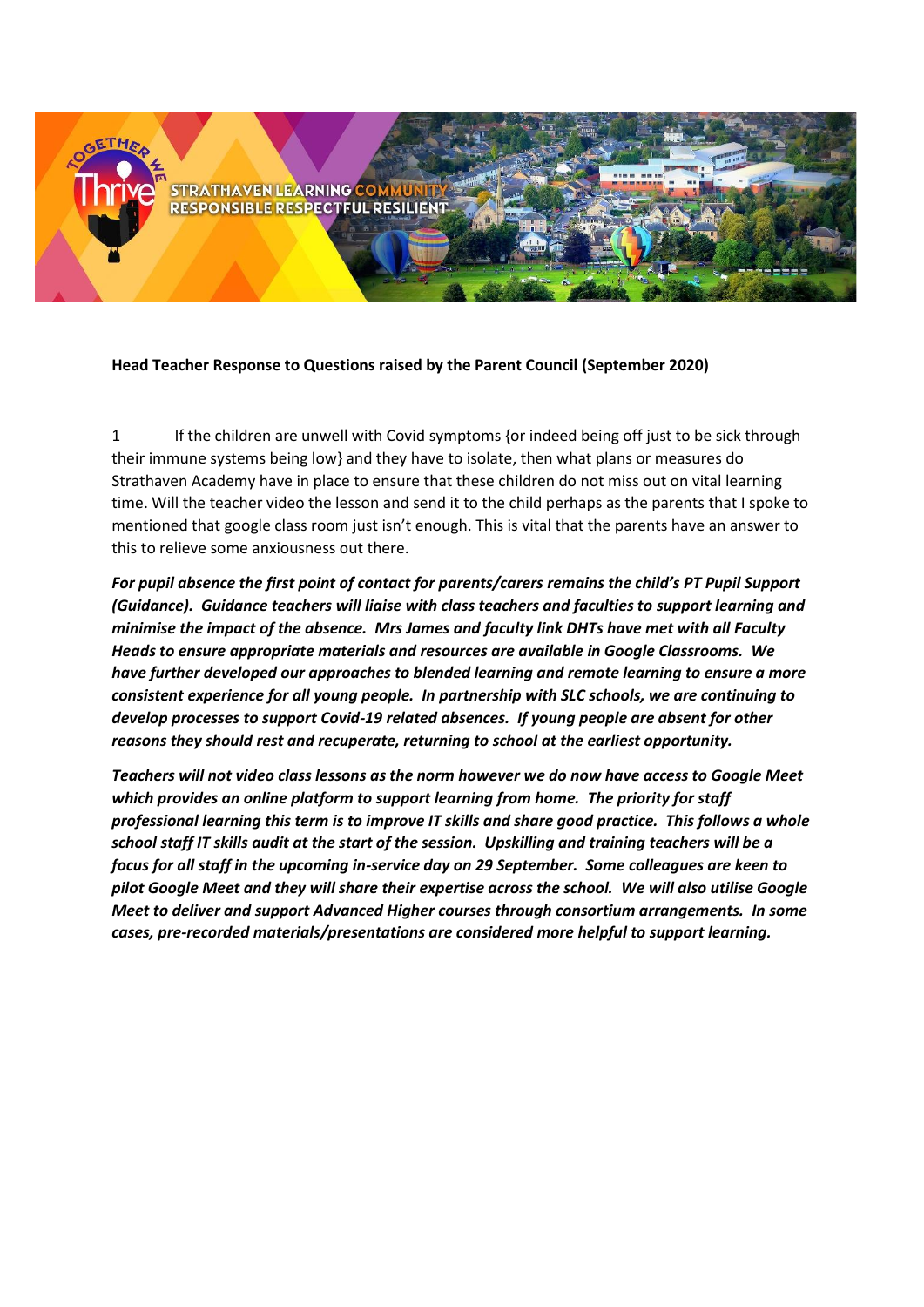2 What does the exam diet look like for Strathaven Academy. It is my understanding from other parents that some teachers are flying through the units / topics & not enough time understanding it therefore the feeling is that assessments that have been carried out already children are feeling deflated because they have studied but not understood the assessment questions. Are these early assessments taken into consideration or are they testers for another assessment on the same units?

*I am unable to comment on the references made to individual pupil experiences as alluded to in the question. Parents/ carers should contact Guidance teachers in the usual way if they have any individual questions or concerns in relation to their child. The SQA exam diet is yet to be published for 2021 and we await an update on this.*

*SQAs most recent update on assessment of National Courses for session 2020-21 (7 th September) stated that:*

*"SQA is grateful to everyone who took the time to participate in our technical consultation on proposed modifications to National 5, Higher and Advanced Higher course assessments for session 2020–21, as well as our consultation on contingency planning for the 2021 exam timetable. By the time the consultations closed on 24 August, we had received over 23,000 responses from teachers and lecturers, from learners, parents and carers, and from national bodies.* 

*We fully appreciate that schools and colleges are seeking clarity, but we need more time to work through the responses, and engage with the Scottish Government and other national bodies. We are doing this as quickly as we can."*

*In addition, Education Secretary John Swinney has said that SQA exams are set to be held again next year. Mr Swinney also said that the SQA was currently considering its response.*

*No young person should place too much emphasis on early assessments and the most important aspect of any assessment is the feedback provided that informs next steps in learning.*

3 This question always comes up on uniforms. Strathaven Academy pride themselves on the children wearing the correct uniform to represent the school. There are children walking around with skirts that can hardly be seen underneath their blazers though when it is out of uniform day they aren't allowed to wear a mid- drift top. Loads of parents on other group chats have brought this up! Surely a simple rule of the skirt has to be a certain length would fix this and ensure that the rule is adhered to.

*Strathaven Academy does pride itself on our young people wearing appropriate school uniform. School uniform contributes to our positive ethos and helps to address issues such as equity and security. The senior team and other colleagues check dress code when young people enter the school building each morning. Any issues identified are followed up by the relevant DHT and/or PT Pupil Support. We have no plans to identify a certain length of skirt but please be assured that conversations with young people and their families do take place around this type of matter.*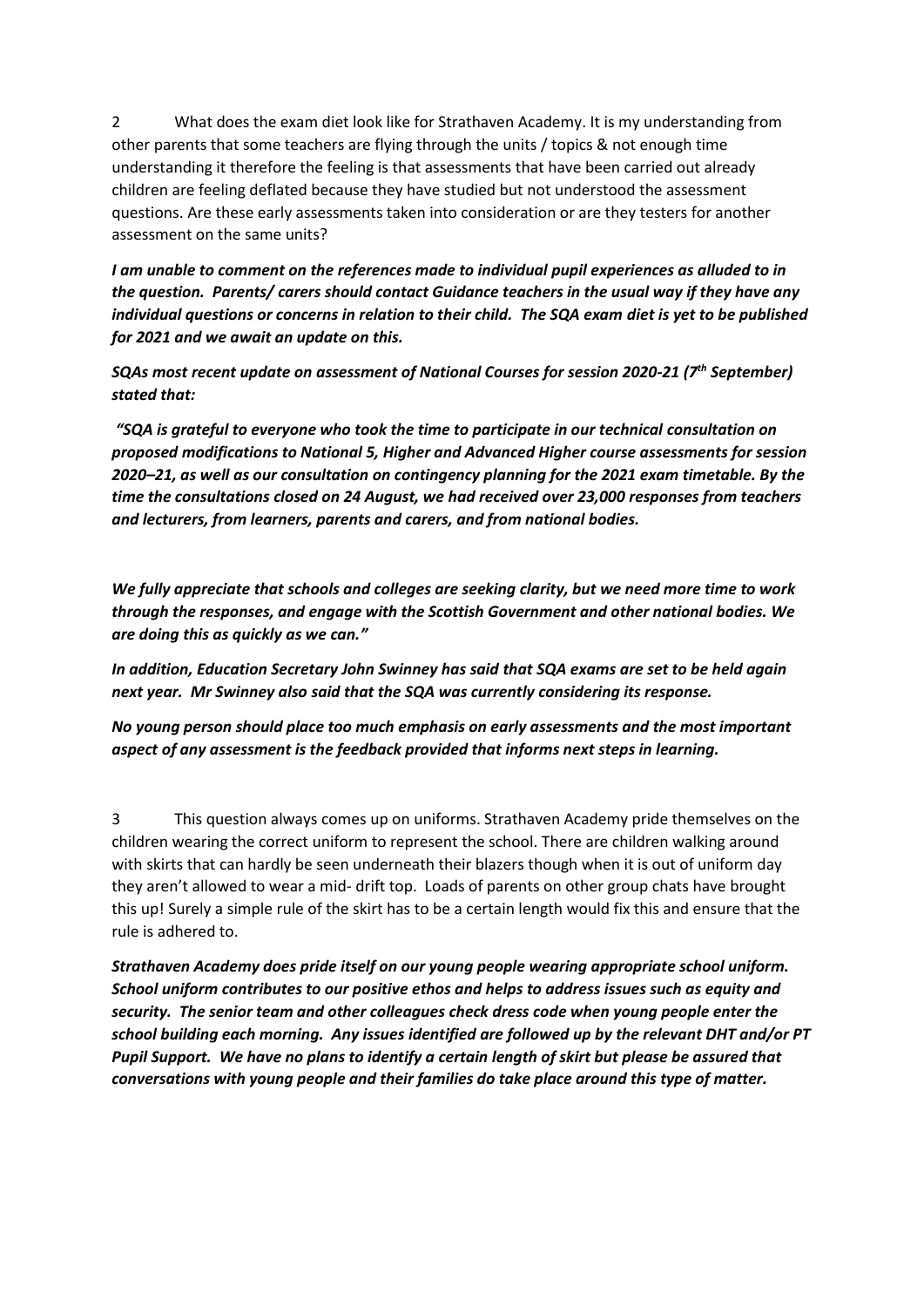4 When will PE curriculum resume – is it possible for a phased return back in to the hall?

*The PE curriculum resumed when young people returned to the school building at the start of the session. Education Scotland published PE guidance on 7 September that gave permission for the use on indoor facilities from 14 September. However, after the announcement on the 10 September by the First Minister that the plans for the re-introduction of indoor contact sports for over 12s is delayed, there will be no change to the physical education guidelines published on 7 September until further scientific advice is available. The new indicative date for this is 5 October 2020. In the meantime, PE will continue to be outdoors.*

*The future use of indoor PE facilities will be subject to appropriate risk assessment and control measures being in place. We will also take into consideration local Covid-19 restrictions in an everchanging situation. We await the SQA publishing guidance for this year's national courses and examinations. This guidance will inform approaches to assessing young people's practical skills in PE.*

5 What plans have do you have in place for those being asked to isolate? (Similar point to Question 1 above).

*See response to question 1. In addition, SLC are supporting all schools with this issue. We are currently developing documentation to support this issue and will share information with the Parent Council and the wider school community. This will likely be in the form of a parent/carer information leaflet containing helpful hints to support readiness to learn from home.*

## 6 What work is being sent home?

*A wide variety of work is being sent home. Google Classroom is the main online resource alongside existing resources such as workbooks, homework, study guides etc. Show My Homework is used to post updates and task deadlines, supporting communication with parents/ carers.*

7 What virtual work is on offer?

*Google Classrooms are used as virtual learning environments. Year heads have been working hard recently to ensure that all young people have signed up for the appropriate Google Classrooms. We have also introduced individual Google Classrooms for each year group to support communication. We will also continue to develop our use of Google Meet for live virtual interaction. For example, Mrs James will meet virtually with all S3 pupils this week to share information in relation to S3 Electives.*